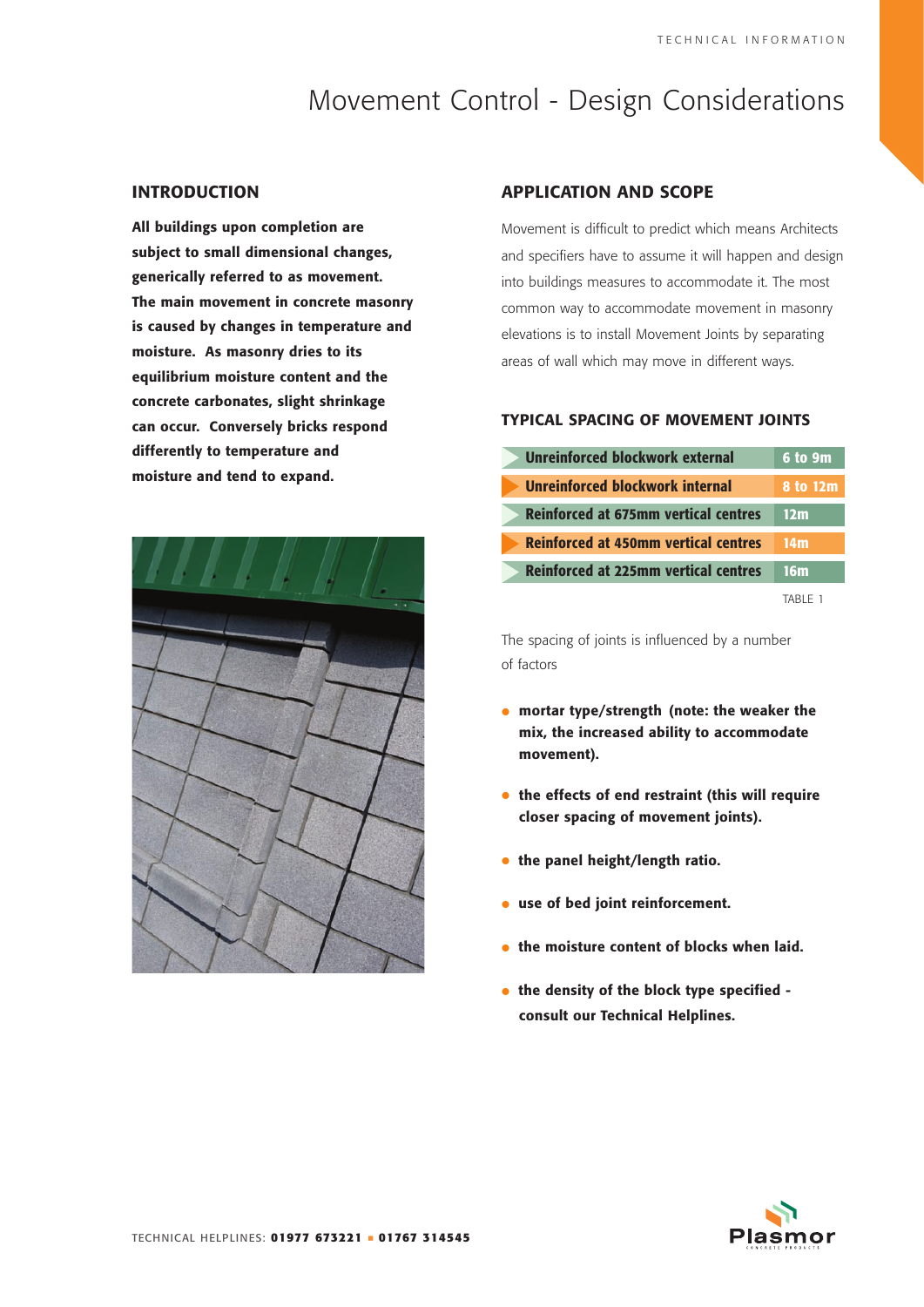# **PANELS AND MOVEMENT JOINT POSITIONING**

Wherever possible, masonry elevations should be designed as a series of panels, separated by movement control joints.

Ideally panels should be square and generally, length should not exceed 3 x height of the panel, except where bedjoint reinforcement is introduced. Care therefore has to be taken when introducing wide window openings as the blockwork immediately above and below may exceed the 3:1 length/ height ratio. Where possible storey-height openings should be designed, forming the masonry elevation into discrete panels and the movement joint placed at the junctions between the panels and the glazing without interfering with or compromising the overall design aspect (Fig 1).



Not to exceed recommended length/height ratio

*NB: It is good practice to increase the number of wall ties on both sides of movement joints.*



Consideration for the location of movement joints should be given:

- **Fig 2/3** At change of wall height and thickness
- **Fig 4** At changes of loading
- **Fig 5** At abutments of walls
- **Fig 6** Where dissimilar materials abut, a movement joint/slip plane should be provided. Bed Joint Reinforcement could be appropriate here.
- **Fig 7** At movement joints in concrete foundations, floors and roofs.
- **Fig 8** Between 1m and 3m from a corner.
- **Fig 9** At chases, recesses for pipes and ducts or openings.

















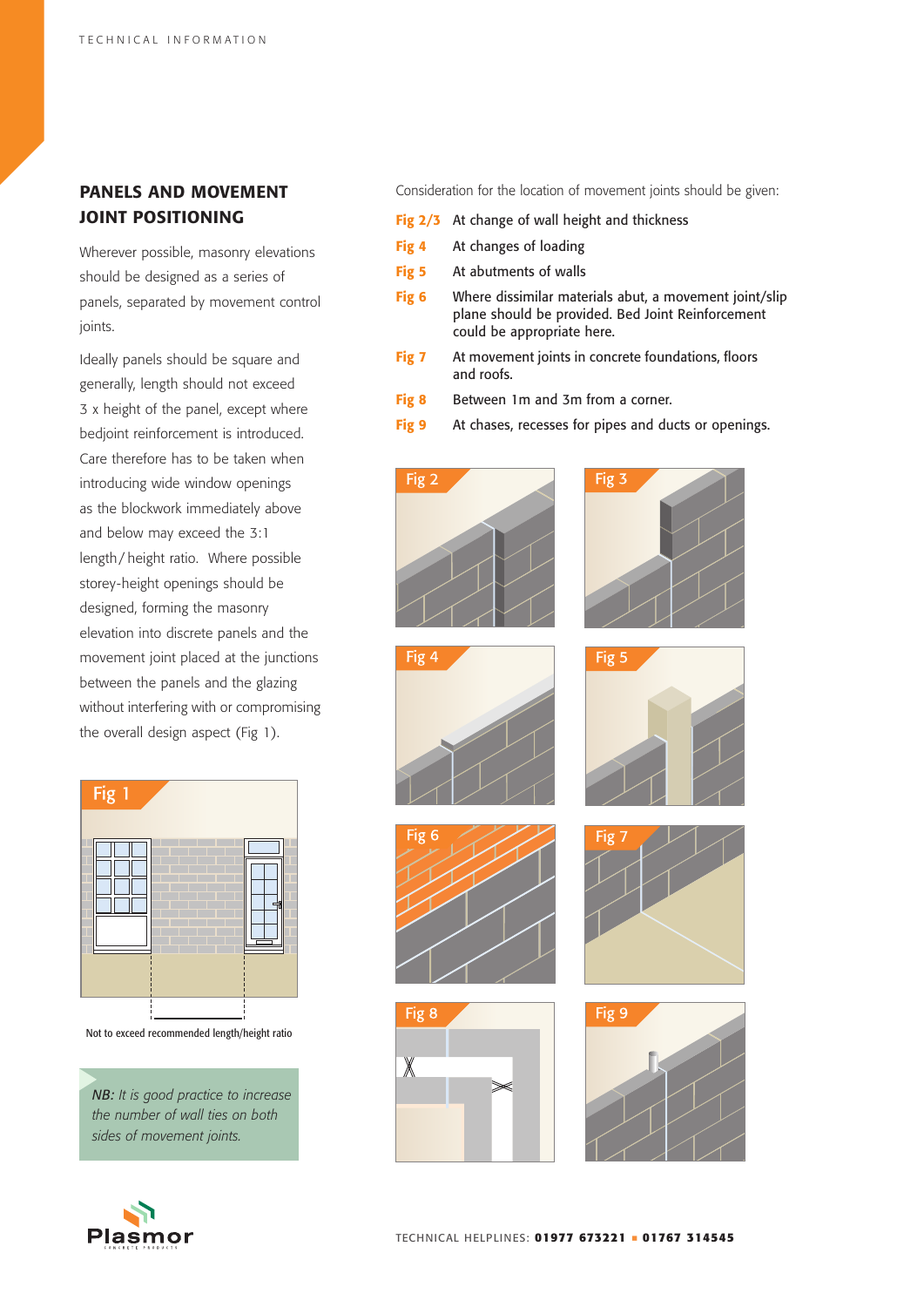## **BEDJOINT REINFORCEMENT**

In certain areas of masonry elevations concentrated stresses can occur, which if un-accommodated for, can cause cracking. This is particularly prevalent above and below openings such as windows and doors. To dissipate the extra stresses created around openings the inclusion of ladder type bedjoint reinforcement is recommended in two courses, one above and one below openings (Fig 10 & Fig 11).

Bedjoint reinforcement can also be used to reduce the incidence of movement joints and at the same time improve the lateral stability of masonry walls (table 1).

NOTE: Bedjoint reinforcement should never bridge a movement joint.



## **JOINTS**

Joints should normally be 10mm wide and filled with a compressible filler such as a 13mm polyethylene foam strip, with a bond breaker and finished with a suitable sealant, such as a 2 part polysulphide when used externally (Fig 12). Where masonry has an applied finish such as render/plaster or tiling, the joint should be continuous through the finishes (Fig 13). Where the movement control joint is bridged by flat ties to improve lateral stability, one end of the tie should be debonded by the use of a PVC sleeve. Consideration should be given to the effects of fire, sound and stability when introducing a movement control joint.